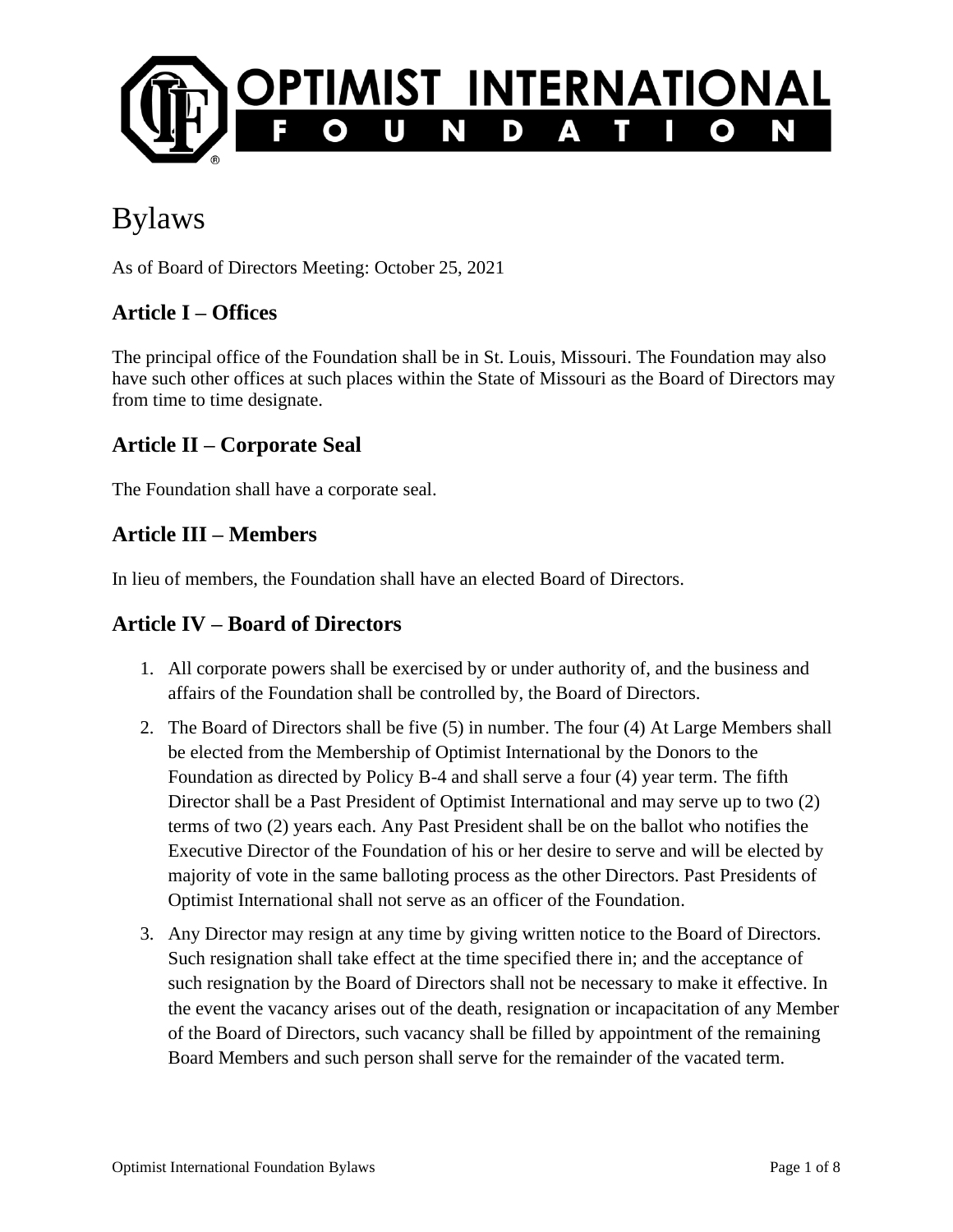- 4. A Member of the Board may not also serve concurrently as an elected officer, Board of Director, or Vice President of Optimist International, or as an elected District Officer. A Member may serve on a standing OI Committee but only with the express written consent of the OIF Board of Directors. Any Member so elected shall resign as an OIF Board Member upon commencement of their term as an Optimist International elected officer, Board of Director, or Vice President, or as an elected District Officer.
- 5. No member may be approved as a candidate for membership on the Board of Directors if that candidate's election to the Board would create two members of the Board of Directors serving at the same time, from the same Optimist International District.
- 6. The Optimist International President shall serve as an Ex-Officio member of the Board.
- 7. The OIF President will appoint liaisons to standing OI committees as deemed appropriate.

#### **Article V – Compensation of Directors**

Directors shall not receive any stated salary for their services as such, but by resolution of the Board of Directors, the Directors may receive a reasonable sum to compensate them for their expenses incurred in attending any regular or special meeting of the Board.

#### **Article VI – Board of Directors' Meetings**

- 1. The Board of Directors shall meet at such times and places as may be determined by action of the Board of Directors, by call of the President, or by written request of a majority of the members of the Board of Directors: provided, there shall be at least one (1) meeting each year. Such meetings may be held in person, via electronic means, via teleconference or video conference, with such electronic voting being consistent with the Missouri requirements for unanimous consent.
- 2. Unless waived in writing, written notice of the time and place of all meetings or transaction of business of the Board of Directors shall be sent to each member of the Board by the Secretary not less than ten days prior to said meeting. Such notices may be by text message, mail (overnight delivery, priority delivery, or regular delivery), e-mail or fax.
- 3. Sixty percent (60%) of the then acting Board of Directors entitled to vote shall constitute a quorum for the transaction of business, and a majority vote of those present and entitled to vote shall be necessary to give effect to any action of the Board of Directors. In the absence of a quorum, any meeting may be adjourned from time to time by the vote of a majority of the Board of Directors present thereat, but no other business may be transacted. At any such adjourned meeting at which a quorum is present, any business may be transacted which might have been transacted at the meeting as originally noticed.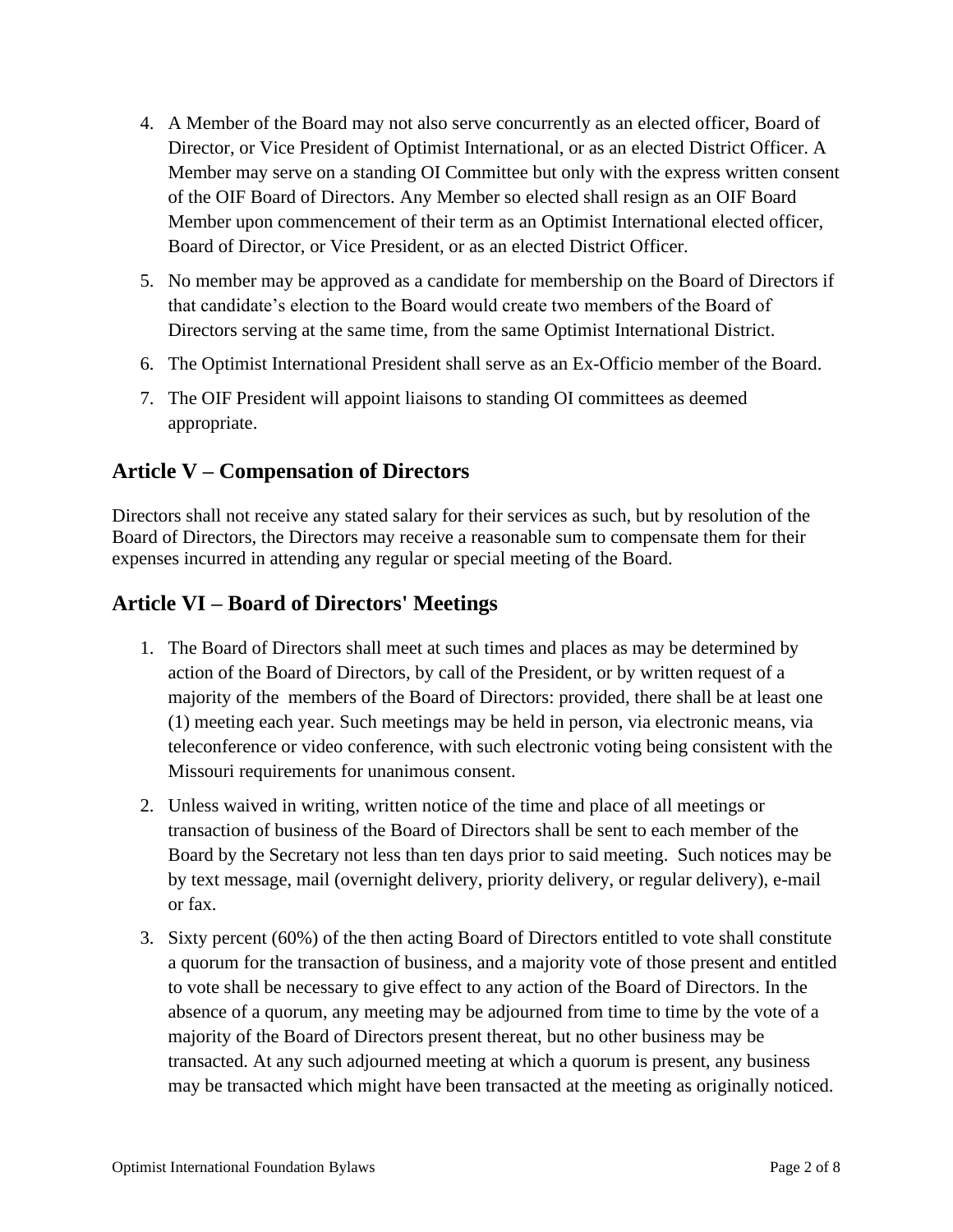- 4. The Board of Directors may transact business and vote on any proposal without formally convening a meeting, utilizing the telephone, text message, fax, mail (overnight delivery, priority delivery, or regular delivery), or e-mail with notification as expressed in Article VI Section 2.
- 5. It shall be the duty of the Secretary to send to each member of the Board a copy of the minutes of each meeting of the Board of Directors.

### **Article VII – Officers**

- 1. The officers of the Foundation shall be President, President-Elect, a Secretary, a Treasurer and such other officers as may be deemed necessary by the Board of Directors.
- 2. The officers shall be elected by the Board Members at a meeting of the Board, prior to the Optimist International Convention and shall begin their term at the beginning of the next fiscal year. Each officer elected by the Board of Directors shall hold his office for a period of one year or until his successor is duly qualified and elected. Only a Board Director who has served in the office of Director at large for one year may be elected for the office of Treasurer, only a Board Director who has served in the office of Treasurer may be elected as President-Elect and only a Board Director who has served as President-Elect may be elected to the office of President.
- 3. Any officer may resign at any time by giving written notice to the Board of Directors. Any such resignation shall take effect at the time specified therein and, unless otherwise specified therein, the acceptance of such resignation shall not be necessary to make it effective.
- 4. Upon the death, resignation or incapacitation of any elected officer, or in the event of the failure of any officer to carry out the duties of his office, the Board of Directors may declare that office vacant and select a successor to fill the remainder of the term.
- 5. Any two or more offices may be held by the same person, except the offices of President and Secretary.
- 6. The President shall be the Chair of the Board of Directors of the Foundation and shall have general supervision over the business of the Foundation and over its several officers, subject however, to the control of the Board of Directors. The President may sign and execute in the name of the Foundation, deeds, mortgages, bonds, contracts, or other instruments authorized by the Board of Directors, except in cases where the signing and execution thereof shall be expressly delegated by the Board of Directors to some other officer or agent of the Foundation; and, unless otherwise ordered by the Board of Directors, the President shall have full power and authority on behalf of the corporation to vote either in person or by proxy at any meeting of stockholders of any corporation in which this corporation may hold stock, and at any such meeting may possess and exercise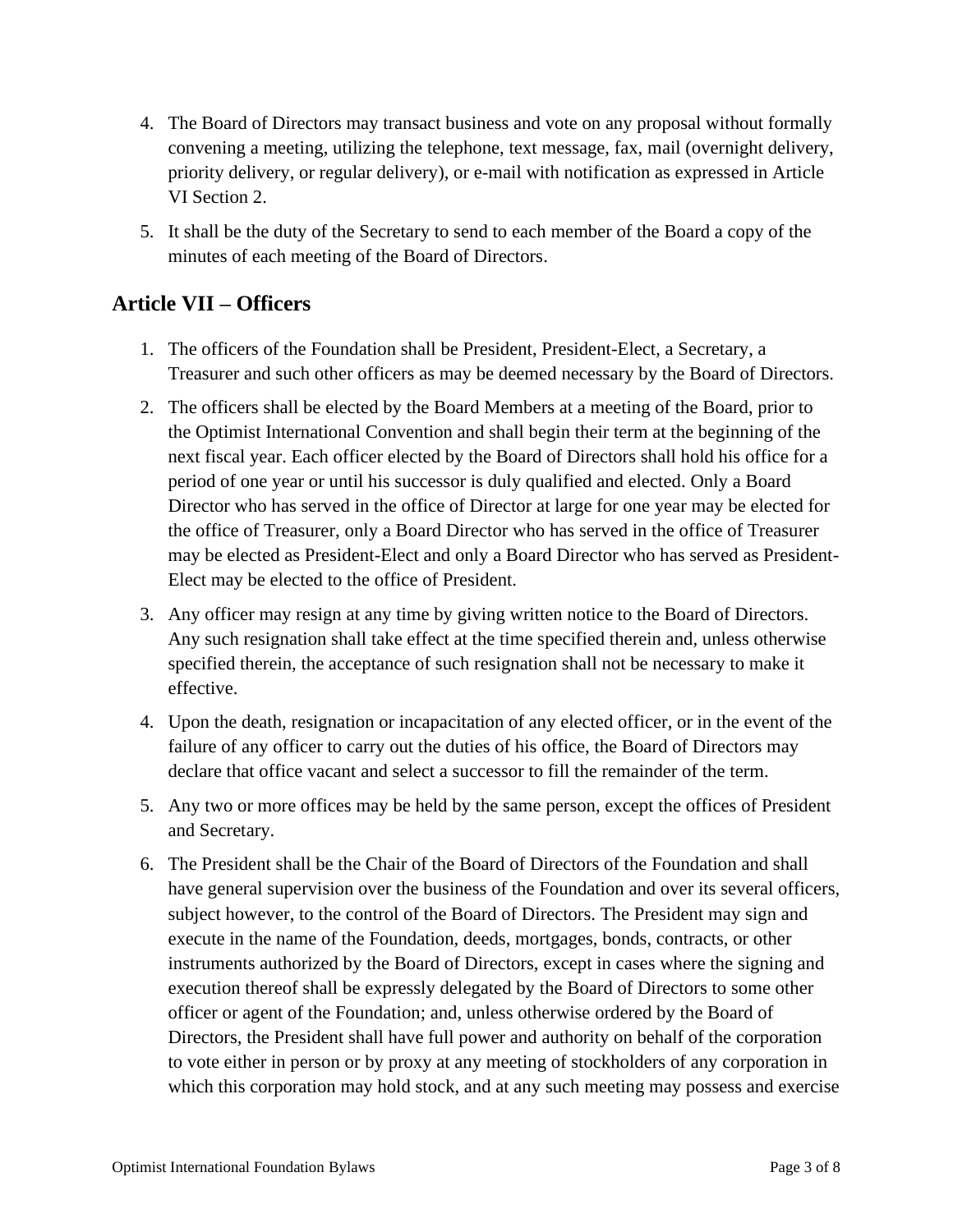all of the rights and powers incident to the ownership of such stock which, as the owner thereof, this corporation might have possessed and exercised if present; and, in general, shall perform all duties incident to the office of the Chief Executive Officer of the Foundation.

- 7. The President-Elect, at the request of the President, or in the President's absence or disability, shall perform all the duties of the President, and when so acting, shall have all the powers, and be subject to all the restrictions upon the President.
- 8. The Executive Director of Optimist International Foundation shall be appointed by the Board as the Secretary and will attend all Board meetings as a non-voting officer. The Secretary shall keep a copy of the Foundation's Charter and Bylaws as amended or otherwise altered; shall keep a book of minutes of all of the meetings of the Board of Directors; shall see that all notices are duly given in accordance with the provisions of these Bylaws or as required by law; shall be custodian of the records of the Foundation; shall see that the books, reports, statements, and all other documents and records, required by law are properly kept and filed; and in general, shall perform all duties incident to the office of the Secretary and such other duties as from time to time may be assigned to the Secretary by the Board of Directors.
- 9. The Executive Director shall have charge and custody of, and be responsible for, all funds and securities of the Foundation, and deposit all such funds in the name of the Foundation in such banks, trust companies or other depositories as may be selected by the Board of Directors, shall keep and maintain adequate and correct accounts of the Foundation's properties and business transactions including accounts of its assets, liabilities, receipts, disbursements, gains, losses and capital and surplus; shall render a statement of the condition of the finances of the foundation at all meetings of the Board of Directors when requested to do so; shall prepare and present a report showing (a) the whole amount of real and personal property owned by the Foundation, where located, and where and how invested, (b) the amount and nature of the property acquired during the fiscal year immediately preceding the date of the report and the manner of acquisition, (c) the amount applied, appropriated or expended during the fiscal year immediately preceding such date and the purposes, objects or person to or for which such applications, appropriations or expenditures have been made. The Board of Directors may require the Executive Director to post a bond for the faithful discharge of these duties in such sum, and with such sureties, as the Board of Directors may require.
- 10. The Board may appoint an Executive Director who shall be the Chief Executive Officer of the corporation, and who shall, subject to the direction of the Board and/or the President, supervise and control the operations of the corporation. Unless otherwise determined by resolution of the Board, the person holding the office of the Executive Director of the corporate member shall be the Executive Director of the corporation. The Executive Director shall have the right to receive notice of, to attend, to speak (but not to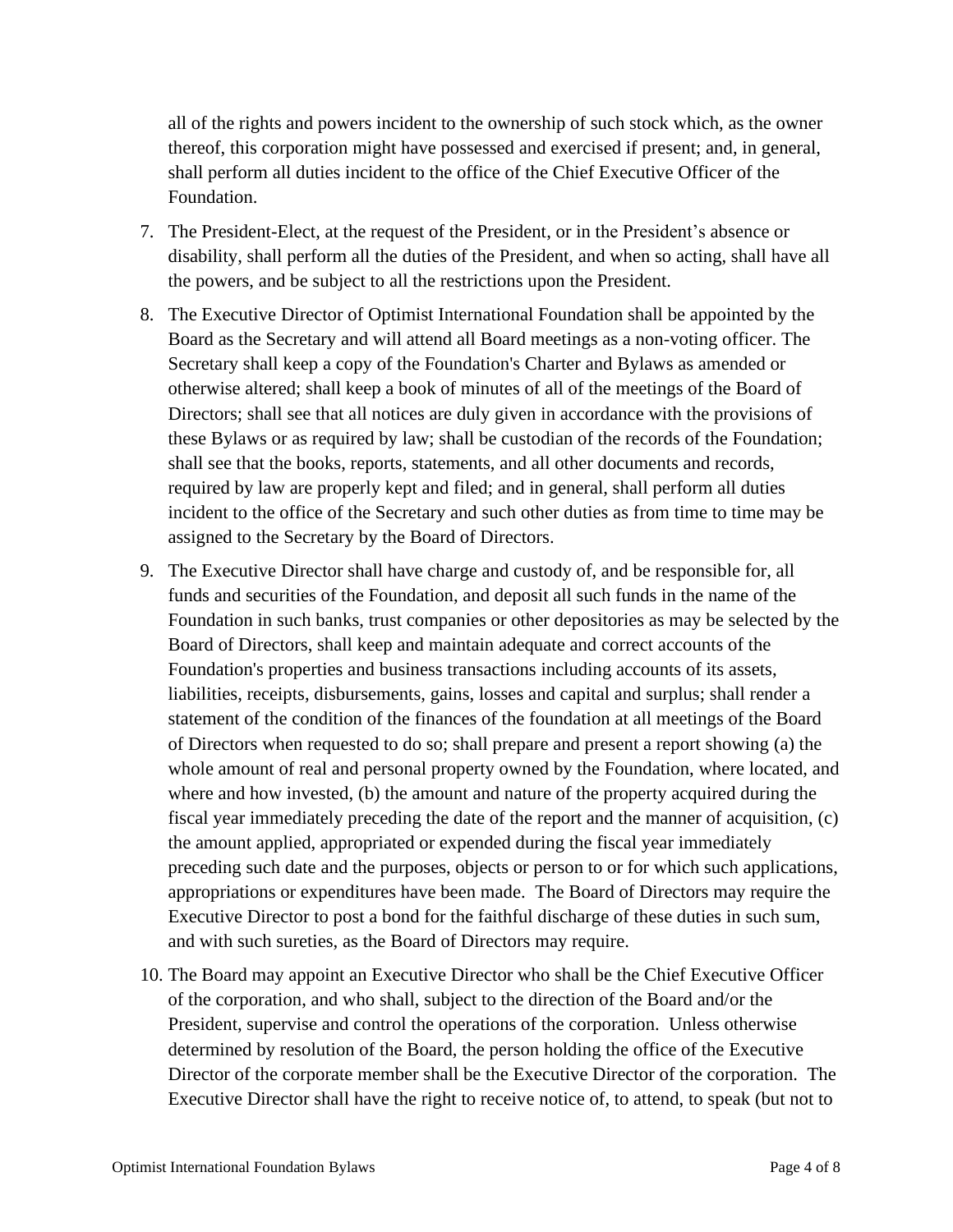vote) at all meetings of the Board, any Committee of the Board (including the Executive Committee) and the members of the corporation.

11. The Treasurer will provide oversight of the Executive Director's financial responsibilities in Section 9, shall chair the Board's audit and/or finance committee, and with the Executive Director, will prepare and present the budget to the Board of Directors.

# **Article VIII – Advisory Committees**

The President, with the consent of the Board of Directors, may appoint from their number or from among such persons as the Board may see fit, one or more advisory committees, and at any time may appoint additional members thereto. The members of any such committee shall serve during the pleasure of the Board of Directors. Such advisory committees shall advise with and aid the officers of the corporation in all matters designated by the Board of Directors. Members of any such advisory committee shall not receive any stated salary for their services as such, but by resolution of the Board of Directors they may receive a reasonable sum as compensation for expenses incurred in attending any meeting of the advisory committee or Board of Directors.

## **Article IX – Prohibition against Sharing in Foundations' Earnings**

No Director, officer, or employee of this corporation or any committee thereof or any other private individual shall receive at any time any of the net earnings or pecuniary profit from the operations of the Foundation; provided, that this shall not prevent the payment to any such person of reasonable expenses for attendance at any meeting of the Foundation or any committee thereof as hereinabove provided; and no such person or person shall be entitled to share; in the distribution of any of the Foundation's assets upon the dissolution of the Foundation. Any Executive officer who is also a staff person shall be entitled to remuneration for work responsibilities, but not as an officer. Such individuals may be reimbursed for reasonable expenses in performance of job-related duties.

#### **Article X –Distribution of Assets upon Dissolution**

Upon dissolution or winding-up of the Foundation, whether voluntary or involuntary, the assets of the Foundation, after all debts have been satisfied, then remaining in the hands of the Board of Directors shall be distributed, transferred, conveyed, delivered and paid over, in such amounts as the Board of Directors may determine or as may be determined by a court of competent jurisdiction upon application of the Board of Directors, exclusively to charitable, religious, scientific, literary or educational organizations which would then qualify under the provisions of Section  $501(c)(3)$  of the Internal Revenue Code and its regulations as they now exist or as they may hereafter be amended.

#### **Article XI –Investments**

The foundation shall have the right to retain all or any part of any security or property acquired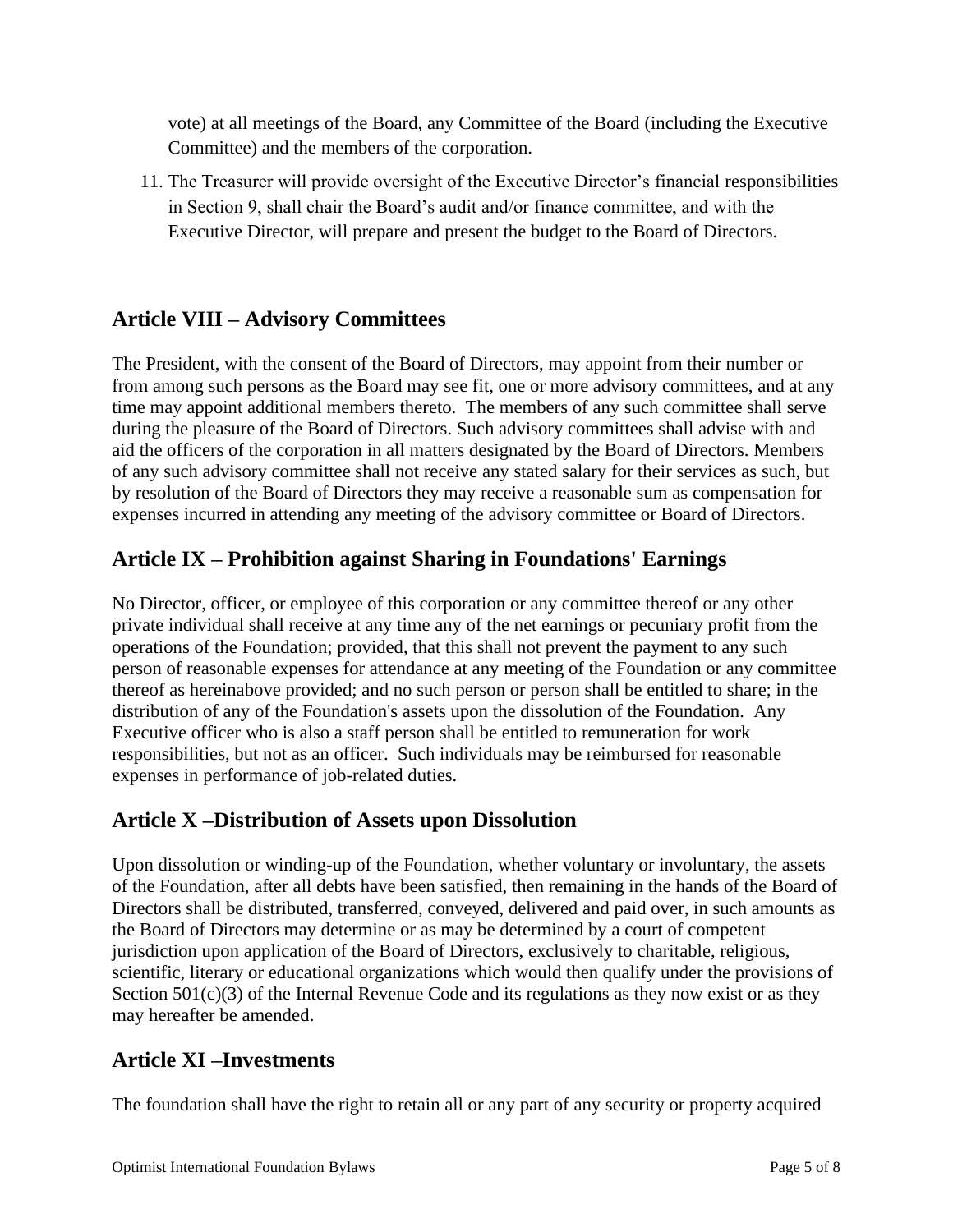by it in whatever manner, and to invest and reinvest any funds held by it, according to the judgment of the Board of Directors, without being restricted to the class of investments which a trustee is or may hereafter be permitted by law to make or any similar restriction, provided, however, that no action shall knowingly be taken by or on behalf of the Foundation if such action is a prohibited transaction or would result in the denial of the tax exemption under the Internal Revenue Code and its regulations as they now exist or as they may hereafter be amended. And further provided that action may be taken if it is in conformity with court decisions with respect to other organizations.

# **Article XII – Exempt Activities**

Notwithstanding any other provisions of these Bylaws, no Director, officer or employee or representative of this Foundation shall take any action or carry on any activity by or on behalf of the Foundation not permitted to be taken or carried on by an organization exempt under Section  $501(c)(3)$  of the Internal Revenue Code and its regulations as they now exist or as they hereafter may be amended, or by an organization contributions to which are deductible under Section  $170(c)(2)$  of such Code and its regulations as they now exist or as they may hereafter be amended. And further provided that action may be taken if it is in conformity with court decisions with respect to other organizations.

# **Article XIII – Fiscal Year**

The Fiscal Year of the Corporation shall commence on October 1 and end on September 30 of the following year.

# **Article XIV – Amendments**

- 1. Subject to the hereinafter conditions, these Bylaws may be amended at any meeting of the Board of Directors by a majority vote of the Directors present and voting at such meeting. Provided, no amendment may be adopted which in any way would allow the Foundation to carry on any activity not permitted to be taken or carried on by an organization exempt under Section  $501(c)(3)$  of the Internal Revenue Code and its regulations as they now exist or as they may hereafter be amended or waived, or by an organization contributions to which are deductible under Section  $170(c)(2)$  of such code and its regulations as they now exist or as they may hereafter be amended or waived.
- 2. A proposed amendment to these Bylaws must be sent in writing to the Directors ten days in advance of any Meeting at which a vote on the proposed amendment is scheduled to take place. Such notices may be sent by text message, mail (overnight delivery, priority delivery or regular mail), e-mail or fax.
- 3. Only the proposed amendment, as originally submitted to the Board, may be acted upon by the Board. In the event the proposed amendment is further amended after its original submission, no further consideration shall be given to that proposed amendment. In such a case, the "amended" amendment will be placed in writing and sent to the Board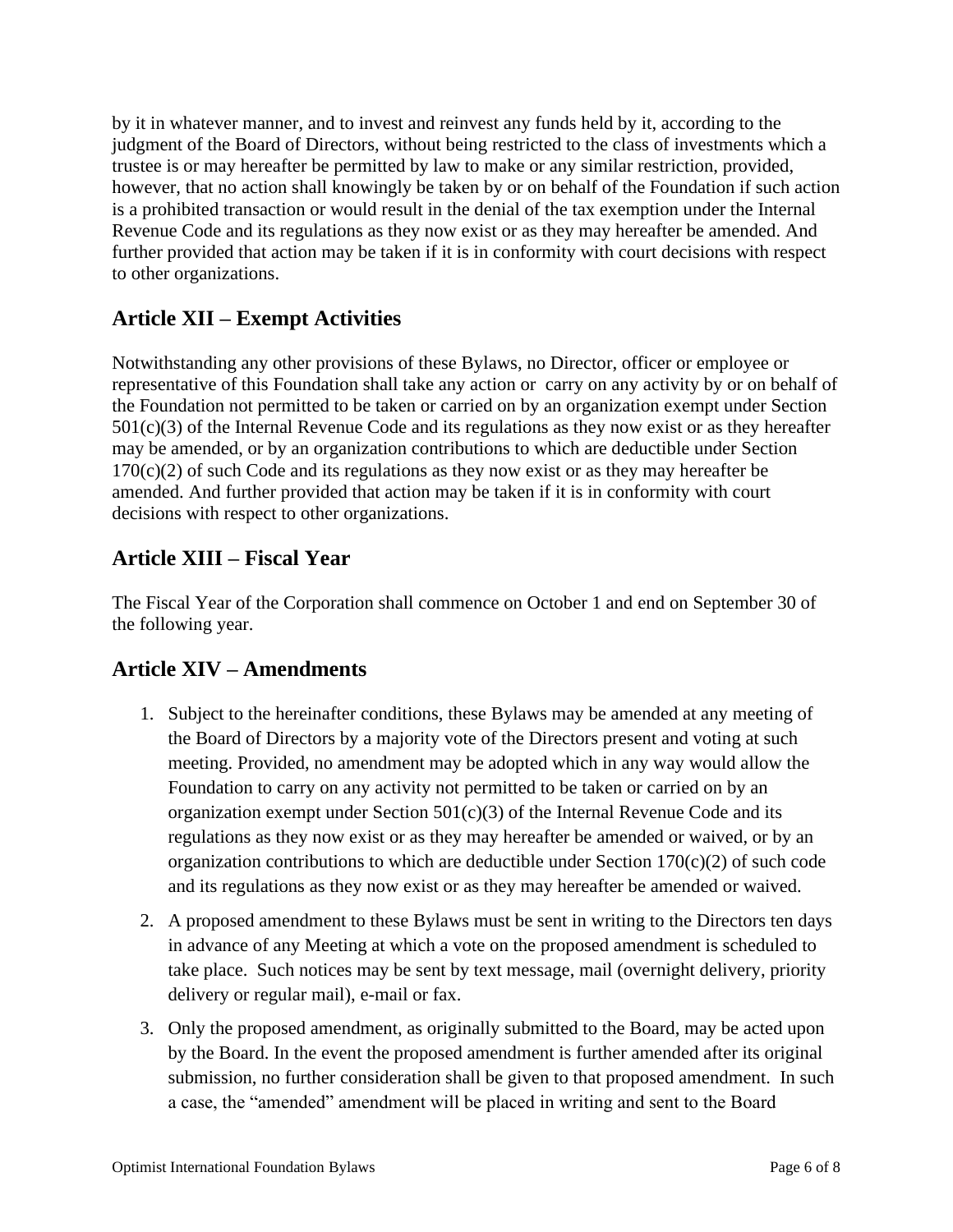Members, and voted upon as expressed in Article VI Sections 4 and 5 and Article XIV Section 2. {7/06}

- 4. Notwithstanding, the notice requirements contained in the foregoing section, by unanimous consent of the members of the Board of Directors, amendments may be proposed for consideration at any regular meeting of the Board if submitted to the Board not less than forty-eight (48) hours prior to final action thereon.
- 5. Amendments or revisions to these Bylaws shall be effective on the first day of the administrative year following the date of adoption unless otherwise specified at the time of adoption.
- 6. These Bylaws shall be reviewed annually by the OIF Board of Directors prior to the first meeting of the Fiscal Year. The President Elect will be the lead of this endeavor.

## **Article XV – Indemnity of Officers and Directors**

- 1. The corporation shall indemnify any person who was or is a party or is threatened to be made a party to any threatened, pending or completed action, suit, or proceeding, whether civil, criminal, administrative or investigative, including an action by or in the name of the corporation, by reason of the fact that they served (1) as a director and/or officer of the corporation, or (2) is or was serving at the request of the Board of Directors or officers of the corporation as a director, officer, employee or agent of this corporation, or any other corporation, partner-ship, joint venture, trust, or other enterprise, against all expenses, including attorneys' fees, judgments, fines and amounts paid in settlement actually and reasonably incurred in connection with such action, suit, or proceeding if they acted in good faith and in a manner reasonably believed to be in or not opposed to the best interests of the corporation, and with respect to any criminal action or proceeding, had no reasonable cause to believe the conduct was unlawful. The manner in which any action, suit, or proceeding is disposed shall not create a presumption that the person did not act in good faith and in a manner reasonably believed to be in or not opposed to the best interests of the corporation, and with respect to any criminal action or proceeding, had reasonable cause to believe that the conduct was unlawful.
- 2. Any indemnification, unless ordered by a court, shall be made by the corporation only as authorized in the specific case upon a determination that indemnification of the person is proper in the circumstances because the applicable standard of conduct set forth in this Article has been met. The determination shall be made by the Board of Directors by a majority vote of a quorum consisting of directors who were not parties to the action, suit, or proceeding or if such a quorum is not obtainable, then by independent legal counsel in a written opinion. Indemnification in respect of any amount to be paid in settlement of any action, suit, or proceeding shall be first approved by the Board of Directors. Notwithstanding, there shall be no indemnification for conduct that was finally adjudged